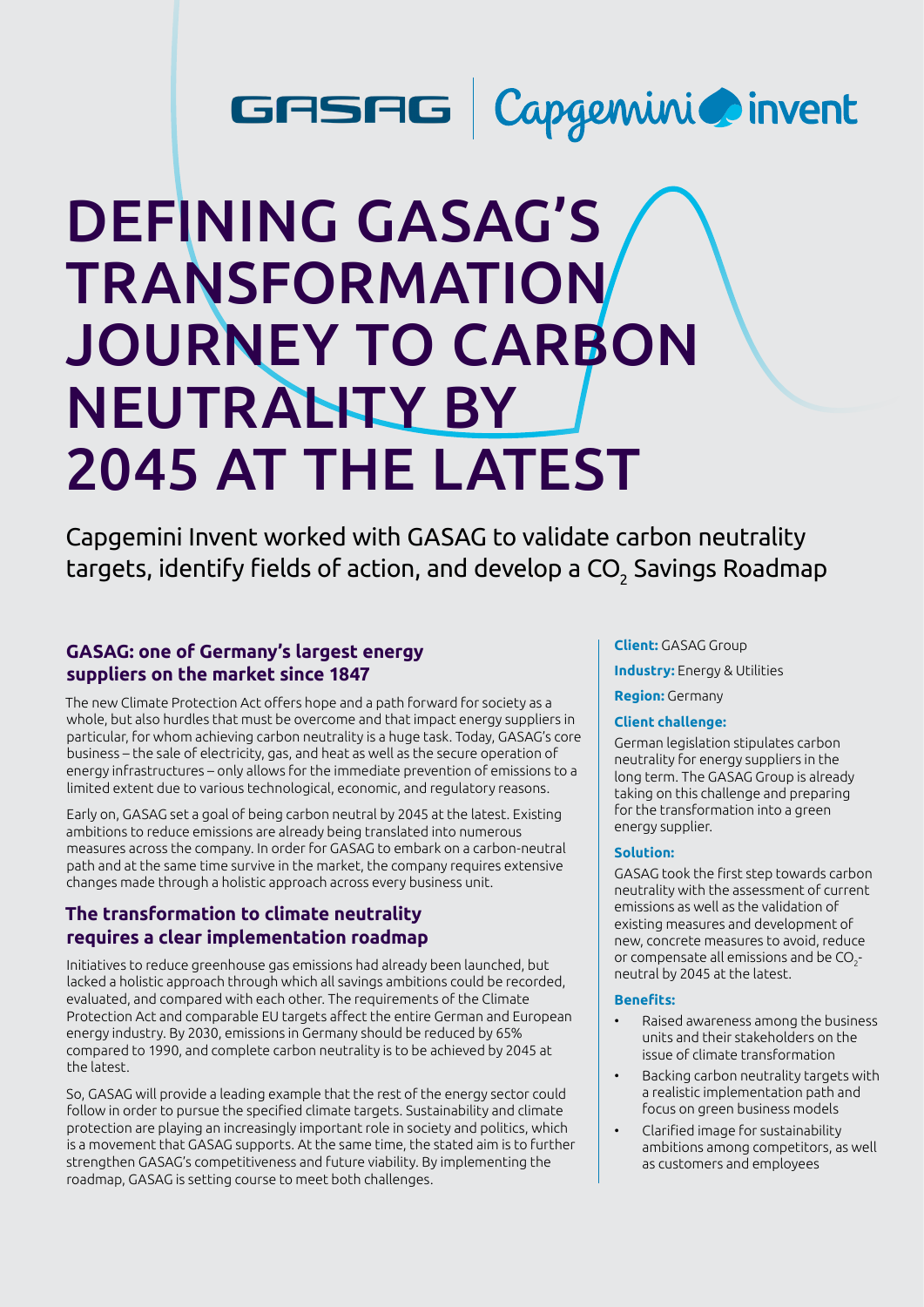Sustainability is our compass. We are aware that many of our current business models are limited, but great entrepreneurial opportunities will arise on the path to climate neutrality. With our expertise and our passion, we can make relevant contributions to a successful energy transition. Capgemini Invent has accompanied us on this journey to a successful CO $_{\tiny 2}$  Savings Roadmap."

**GEORG FRIEDRICHS,**  Chairman of the Board, GASAG AG

## **Development and implementation**  of the CO<sub>2</sub> savings roadmap **secures GASAG's future**

By combining GASAG's future vision and industry knowledge with Capgemini Invent's [extensive experience](https://www.capgemini.com/news/capgemini-invent-fit-for-net-zero-report/) in sustainability consulting within the energy and utilities industry and beyond, the organizations were able to develop a CO $_{\textrm{\tiny{2}}}$  savings roadmap that highlights and prioritizes concrete measures to reduce emissions. A part of the solution is also a tool that shows the effect of the measures on the company's carbon footprint. The roadmap was drawn up and adapted in close consultation with all GASAG business units and clearly indicated the measures that should be implemented, as well as when and how, in order to achieve carbon neutrality by 2045 at the latest.

## **The CO2 Savings Roadmap paves the way to carbon neutrality by 2045 at the latest**

In close cooperation with Capgemini Invent, GASAG was able to achieve the following results:

- A cross-unit company strategy for emissions assessment and reduction
- Measures with a total reduction potential of approximately 2.5 million tons of CO $_{\rm 2}$  annually
- A tool for reporting emissions and potential savings, which can be used for future planning and tracking measures
- Raised awareness among the business units and their stakeholders on the issue of climate transformation
- Backing carbon neutrality targets with a realistic implementation path and focus on green business models
- Clarified image for sustainability ambitions among competitors, as well as customers and employees

## **Implementation and monitoring success following the development of the CO2 Savings Roadmap**

With the help of Capgemini Invent, GASAG has created transparency for its company-wide CO $_{\rm 2}$  emissions and is able to identify measures to reduce them effectively. The project defines effective and cost-efficient measures to achieve carbon neutrality by 2045 at the latest. By implementing these measures, GASAG takes on a role as a model energy supplier regarding environmental protection and the fight against global warming.